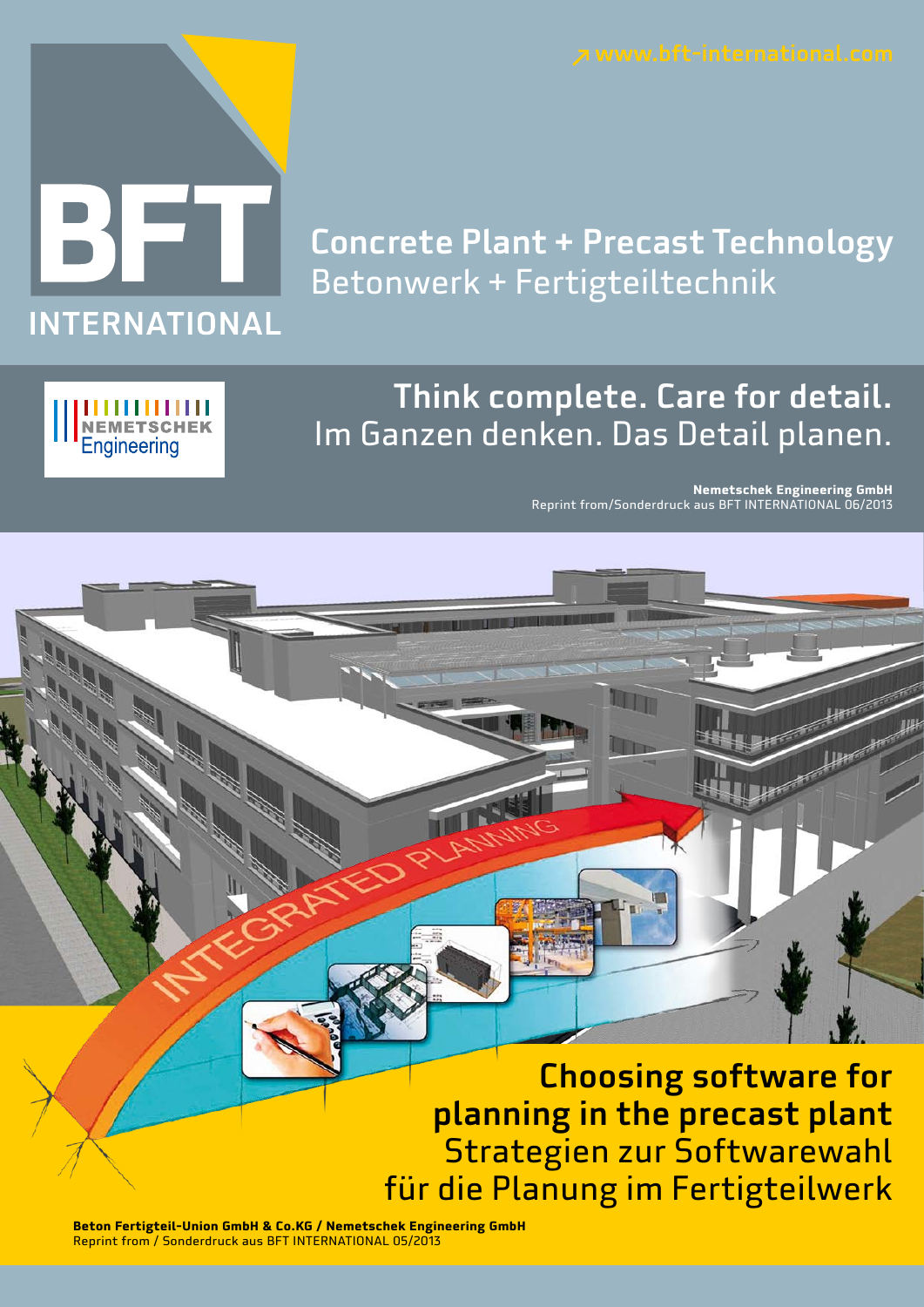Today, one can hardly imagine precast planning without 3D model. Nemetschek Engineering created a software system under the key word "industrial planning" allowing efficient and highly automated precast concrete element planning.

Fertigteilplanung ohne 3D-Modell ist heute schon fast unvorstellbar. Unter dem Stichwort "Industrialisierte Planung" entwickelte Nemetschek Engineering ein Softwaresystem für eine hochautomatisierte Fertigteilplanung.

## Think complete. Care for detail. Im Ganzen denken. Das Detail planen.

**TEXT: Susanne Schachinger**



1 Nemetschek building in Munich, visualization

Nemetschek Haus München, Visualisierung

**When the expertise of the Nemetschek Group regarding precast concrete elements was pooled in an own subsidiary company in 2005, their activities were mainly focused on the German and Austrian markets. These are exactly those markets where the automated production of precast concrete elements has established itself since the late 1980s and where an appropriate tool was therefore required for CAD planning.**

**Since then, Nemetschek Engineering GmbH has dedicated itself wholeheartedly to the requirements of the precast concrete industry. A software system was**  created under the key word "industrial planning" al**lowing efficient and highly automated precast concrete element planning by means of an extensive array of functions. Nowadays, Allplan Precast is used all over the world at more than 3,000 work stations; the sales** 

Als im Jahr 2005 die fertigteilspezifische Kompetenz der Nemetschek Gruppe in einer eigenen Tochtergesellschaft gebündelt wurde, konzentrierte sich deren Tätigkeit hauptsächlich auf den deutschen und den österreichischen Markt. Jene Märkte also, auf denen sich seit den späten 1980er Jahren eine automatisierte Produktion von Betonfertigteilen etablierte und wo daher für die CAD-Planung ein entsprechendes Werkzeug benötigt wurde.

Seither widmet sich die Nemetschek Engineering GmbH voll und ganz den Belangen der Betonfertigteilindustrie. Unter dem Stichwort "Industrialisierte Planung" wurde ein Softwaresystem geschaffen, das mit umfangreichen Funktionen eine effiziente und hochautomatisierte Fertigteilplanung ermöglicht. Heute ist Allplan Precast auf mehr als 3.000 Arbeitsplätzen weltweit im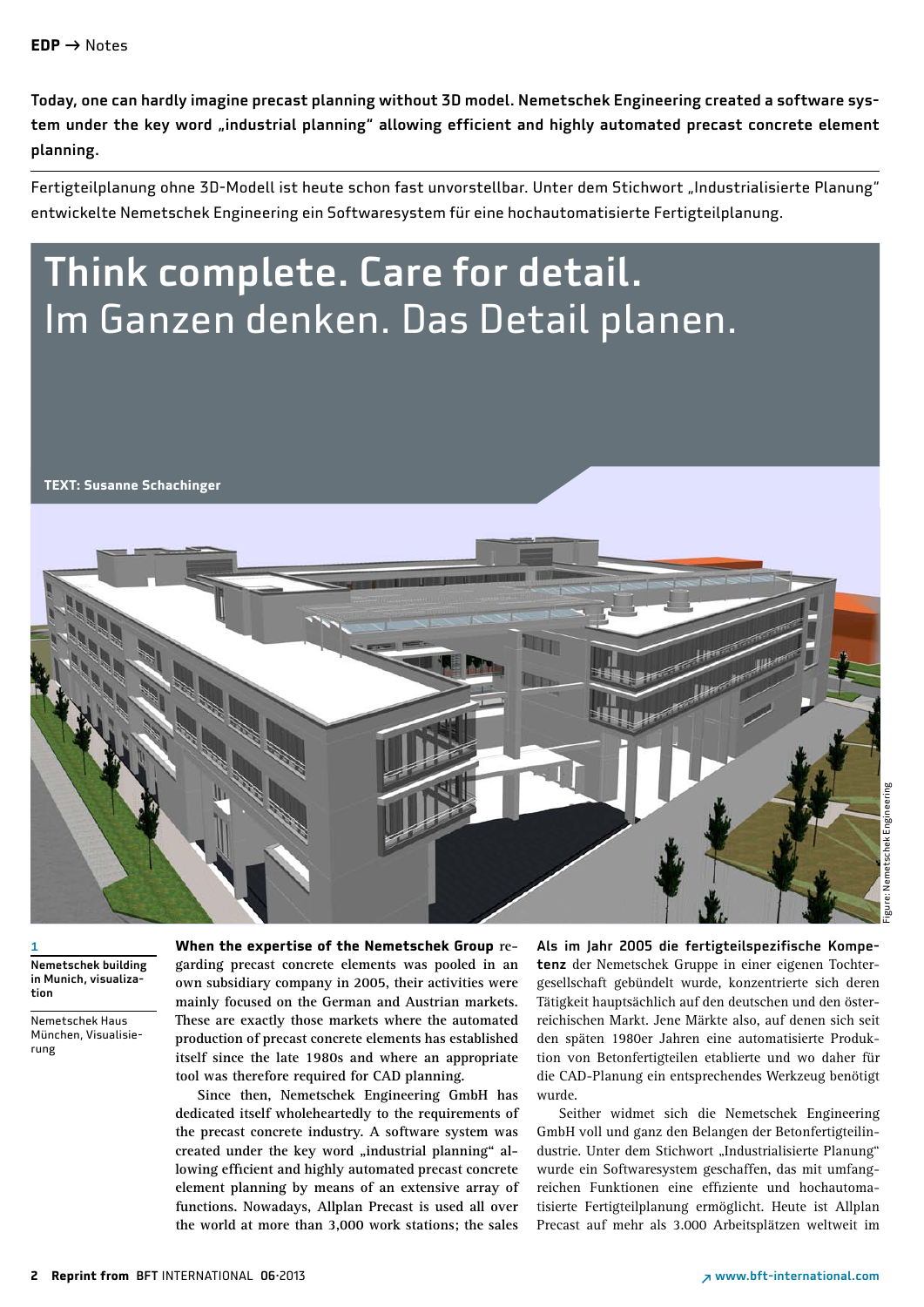

Nemetschek Engineering defines the objective of an integrated planning as a consistency of data and information throughout the entire process - from the draft up to the factory and the assembly

Nemetschek Engineering definiert das Ziel einer integrierten Planung als Durchgängigkeit von Daten und Informationen über den gesamten Prozess – vom Entwurf bis zum Werk und zur Montage

**share of the international business activities of Nemetschek Engineering outside the geographical area of Germany, Austria, Switzerland (D-A-CH = German abbreviation for this region) accounts for more than 50%. The international customers are either attended by the headquarters located in the Austrian city of Salzburg directly or by selected marketing and service partners locally.**

#### **BIM and integrated planning**

**The majority of designers and planners in precast factories had been working in the classical two-dimensional way until a few years ago. Allplan Precast, however, always allowed also a unique hybrid method with 3D model and 2D drawing.**

**Today, one can hardly imagine precast planning without 3D model. Providing a permanent overview of the entire project with all details constantly being available, the possibility to implement modifications consistently and simple visual control options are just some of the system's advantages. In addition, the 3D model offers the option of data determination according to quantity, cost and time criteria. This information is needed in the working process as well as for an integrated business and resource planning respectively.** 

**A well functioning data exchange with the different trades and software systems in the sense of Building Information Modeling (BIM) - with external planning offices, the master computer at the factory, ERP and logistics systems, for instance - has long since been taken for granted in precast factories. Therefore, extensive interfaces for importing and exporting of drawings and data were always basic prerequisites for working in an efficient, time- and cost-saving way.**

Einsatz, der Umsatzanteil der internationalen Geschäftstätigkeit der Nemetschek Engineering außerhalb der Region Deutschland-Österreich-Schweiz (D-A-CH) beträgt mehr als 50%. Betreut werden die internationalen Kunden entweder direkt vom Firmensitz im österreichischen Salzburg aus oder von ausgewählten Vertriebs- und Servicepartnern lokal vor Ort.

#### BIM und integrierte Planung

Bis vor einigen Jahren arbeitete die Mehrzahl der Planer in den Fertigteilwerken klassisch zweidimensional. Allplan Precast ermöglichte aber von jeher auch eine einzigartige hybride Arbeitsweise am 3D-Modell und im 2D-Plan.

Heute ist Fertigteilplanung ohne 3D-Modell schon fast unvorstellbar. Permanente Übersicht über das gesamte Objekt bei ständiger Verfügbarkeit sämtlicher Details, durchgängige Berücksichtigung von Änderungen und einfache visuelle Kontrollmöglichkeiten sind nur einige der Vorteile dieses Systems. Das 3D-Modell bietet darüber hinaus die Möglichkeit zur Datenermittlung nach Mengen-, Kosten- und Zeitkriterien. Diese Informationen werden im Arbeitsprozess und für eine integrierte Unternehmens- beziehungsweise Ressourcenplanung gebraucht.

Ein funktionierender Datenaustausch mit verschiedenen Gewerken und Softwaresystemen im Sinne des Building Information Modeling (BIM) – zum Beispiel mit externen Planungsbüros, dem Leitrechner im Werk, ERPund Logistiksystemen – ist im Fertigteilwerk seit Langem eine Selbstverständlichkeit. Umfassende Schnittstellen für den Import und Export von Plänen und Daten waren daher immer schon Grundvoraussetzung für effizientes, zeit- und kostensparendes Arbeiten.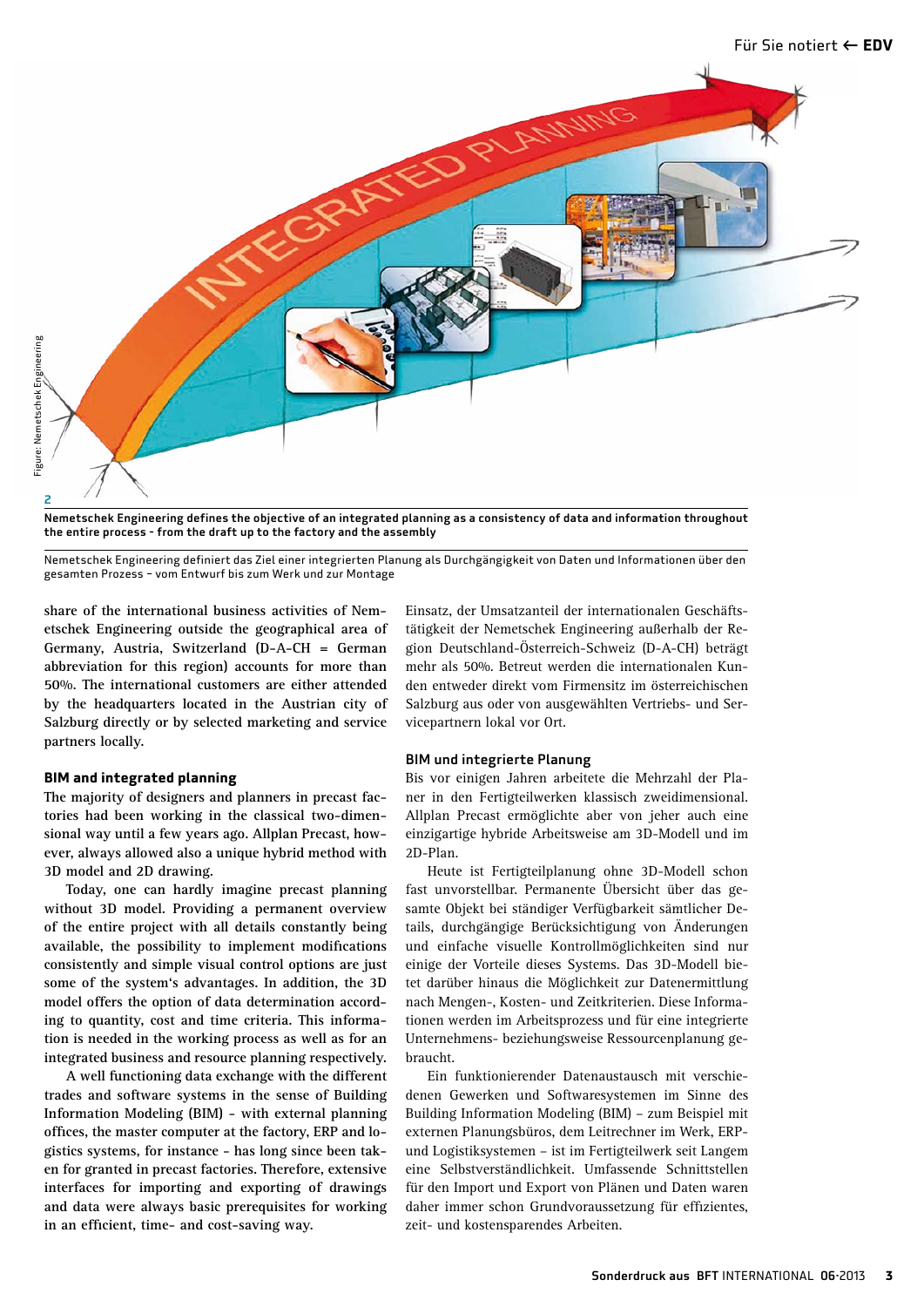

#### 3

Formwork and reinforcement plan of a column from Allplan Precast

Schal- und Bewehrungsplan einer Stütze aus Allplan Precast

**Time-consuming and error-prone manual data input has to be avoided. In consequent pursuit of this goal, Nemetschek Engineering provides a consistent system that exactly responds to the requirements of the respective planning steps.**

#### **From the first sketch to the precast element**

**The precast component-specific CAD application of Nemetschek Engineering is based on the software system for architects and engineers - the program Allplan - that is well established, market-leading in Germany, and used all over the world. The user is able to realize the total architectural planning in Allplan Precast, from the first sketch right up to the finished model. This way of proceeding is primarily chosen by such building contractors who are responsible as developer for planning and execution of complete projects from the single-family house to district development.** 

**However, in today's world based on the division of labor precast concrete factories in most cases proceed with already existing drawings. For this purpose, Allplan Precast provides comprehensive import options from other systems (DXF, DWG, DGN, PDF, IFC) allowing the user to create an intelligent 3D model in a fast and easy way. The commercial department can quickly determine a well-founded calculation base and visualize quotations and proposals.** 

Zeitraubende und fehleranfällige manuelle Dateneingabe muss vermieden werden. Diesem Ziel konsequent folgend, stellt Nemetschek Engineering ein durchgängiges System zur Verfügung, das exakt auf die Anforderungen des jeweiligen Planungsschritts eingeht.

#### Von der ersten Skizze zum Fertigteil

Die fertigteilspezifischen CAD-Anwendungen von Nemetschek Engineering basieren auf dem etablierten, in Deutschland marktführenden und weltweit verbreiteten Programm Allplan, dem Softwaresystem für Architekten und Ingenieure. Der Anwender kann seine gesamte Architekturplanung von der ersten Skizze bis zum fertigen Modell in Allplan Precast realisieren. Diese Vorgehensweise wird hauptsächlich von jenen Bauunternehmungen gewählt, die als Bauträger komplette Projekte vom Einfamilienhaus bis zur Stadtteilentwicklung planen und ausführen.

In der Mehrzahl der Fälle ist es aber in unserer arbeitsteiligen Welt heute so, dass das Betonfertigteilwerk bereits bestehende Pläne übernimmt. Dafür bietet Allplan Precast umfangreiche Importmöglichkeiten aus anderen Systemen (DXF, DWG, DGN, PDF, IFC), mit denen schnell und einfach ein intelligentes 3D-Modell erzeugt werden kann. In der kaufmännischen Abteilung können aus dem Modell rasch eine gesicherte Kalkulationsbasis und eine Angebotsvisualisierung ermittelt werden.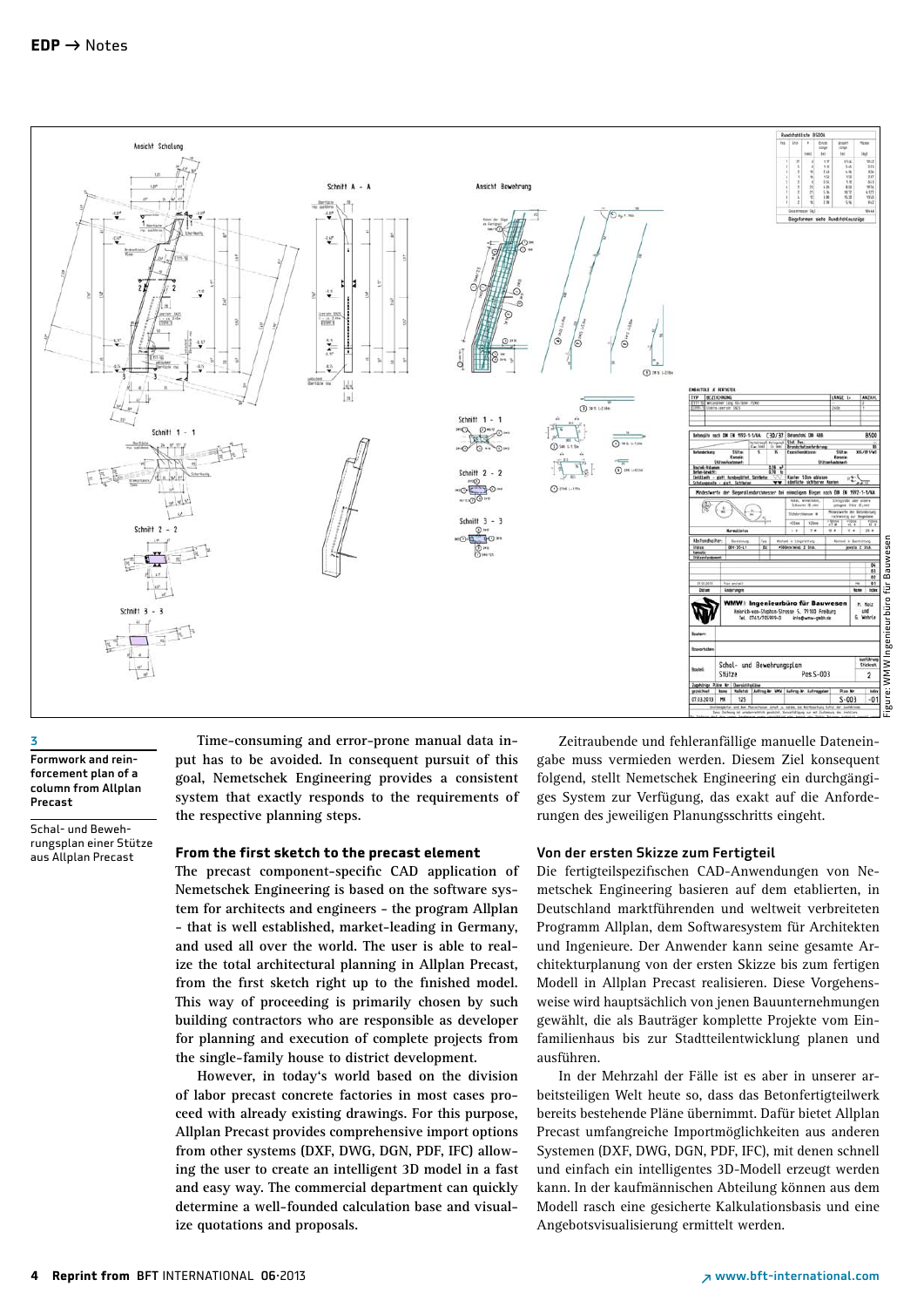**For detailed planning and the generation of elements (panelization), Allplan Precast offers a wide variety of modules that are especially adapted to the respective precast component type and an efficient planning of the same. It is not necessary that the planning process itself is carried out in the internal planning department. But it is also possible that a commissioned engineering office delivers the finished drawings and the producible data to the precast plant's work process planning.**

**The standards are stipulated for each plant in specific catalogs beforehand. This ensures the coordination of CAD and production, and they are necessary to allow a highly automated process operation. Libraries offer a stock of mounting parts of various suppliers.**

#### **Machines require data, people plans**

**Sophisticated CAD provides plans, views, tables, quantities and volumes. In the case of Allplan Precast these are general layouts, installation plans, element plans, reinforcement plans, steel and bending lists, lists of mounting parts and much more.**

**An outstanding outcome of planning in Allplan Precast is the element plan. The Elementplan module, the layout of which can be adapted individually to the requirements of the respective precast factory as well as the type of precast concrete element, solves the task of automatically creating a plan from the model with geometry and reinforcement. This plan can be arbitrarily modified and supplemented, and a special unique mechanism ensures that the model and plans are always consistent within themselves. This means that every modification in the model is immediately implemented in the Elementplan and vice versa.**

**But why are plans still necessary in times of automation? When the machines and together with them the master computers, the ERP systems and most recently the central BIM application entered the precast factories, the issue of data determination and transmission became more and more important. As it is generally known, machines are not able to read drawings. But they are in the posi-**

Für die Detailplanung und Elementierung bietet Allplan Precast eine Vielzahl an Modulen, die speziell auf den jeweiligen Fertigteiltyp und dessen effiziente Planung abgestimmt sind. Die Planung selbst muss nicht in der hauseigenen Planungsabteilung erfolgen. Möglich ist auch, dass ein beauftragtes Ingenieurbüro die fertigen Pläne und produzierbaren Daten in die werksinterne Arbeitsvorbereitung übergibt.

In spezifischen Katalogen werden je Werk vorab die Standards gesetzt. Sie stellen sicher, dass Planung und Produktion aufeinander abgestimmt sind, und sie sind erforderlich um Prozesse hoch automatisch ablaufen zu lassen. Bibliotheken bieten einen Vorrat an Einbauteilen verschiedener Hersteller.

#### Maschinen brauchen Daten, Menschen Pläne

Hoch entwickeltes CAD liefert Pläne, Ansichten, Tabellen, Mengen und Massen. Im Fall von Allplan Precast sind das Übersichtspläne, Verlegepläne, Elementpläne, Bewehrungspläne, Stahlund Biegelisten, Einbauteilelisten und vieles mehr.

Ein herausragendes Resultat der Planung in Allplan Precast ist der Elementplan: Im Layout exakt den Anforderungen des jeweiligen Fertigteilwerks und des Fertigteiltyps individuell anpassbar, löst das Modul Elementplan die Aufgabe, aus einem Modell mit Geometrie und Bewehrung einen Plan automatisiert herzustellen. Diesen Plan kann man beliebig modifizieren und ergänzen, und ein spezieller einzigartiger Automatismus sorgt dafür, dass Modell und Pläne immer in sich konsistent sind. Das heißt, jede Änderung im Modell wird sofort im Elementplan berücksichtigt. Umgekehrt gilt dasselbe.

Doch warum eigentlich werden Pläne in Zeiten der Automatisierung weiterhin benötigt? Als die Maschinen und mit ihnen die Leitrechner, die ERP-Systeme und, in jüngster Zeit, die zentralen BIM-Anwendungen in die Fertigteilwerke kamen, wurde die Frage der Datenermittlung und -übertragung immer bedeutender. Maschinen können ja bekanntlich keine Pläne lesen. Sie können aber Daten verarbeiten, viel genauer und schneller als Menschen. Durch die automatisierte Datenbereitstellung ergeben sich für das Beton-



**Dimensions** 

Software & Service für die Betonfertigteilindustrie

THINK

in new



**Nemetschek Engineering GmbH** Stadionstrasse 6 5071 Wals-Siezenheim Salzburg / Austria Telefon: +43 (0) 662 85 41 11-0 Fax: +43 (0) 662 85 41 11-610 info@nemetschek-engineering.com **www.nemetschek-engineering.com**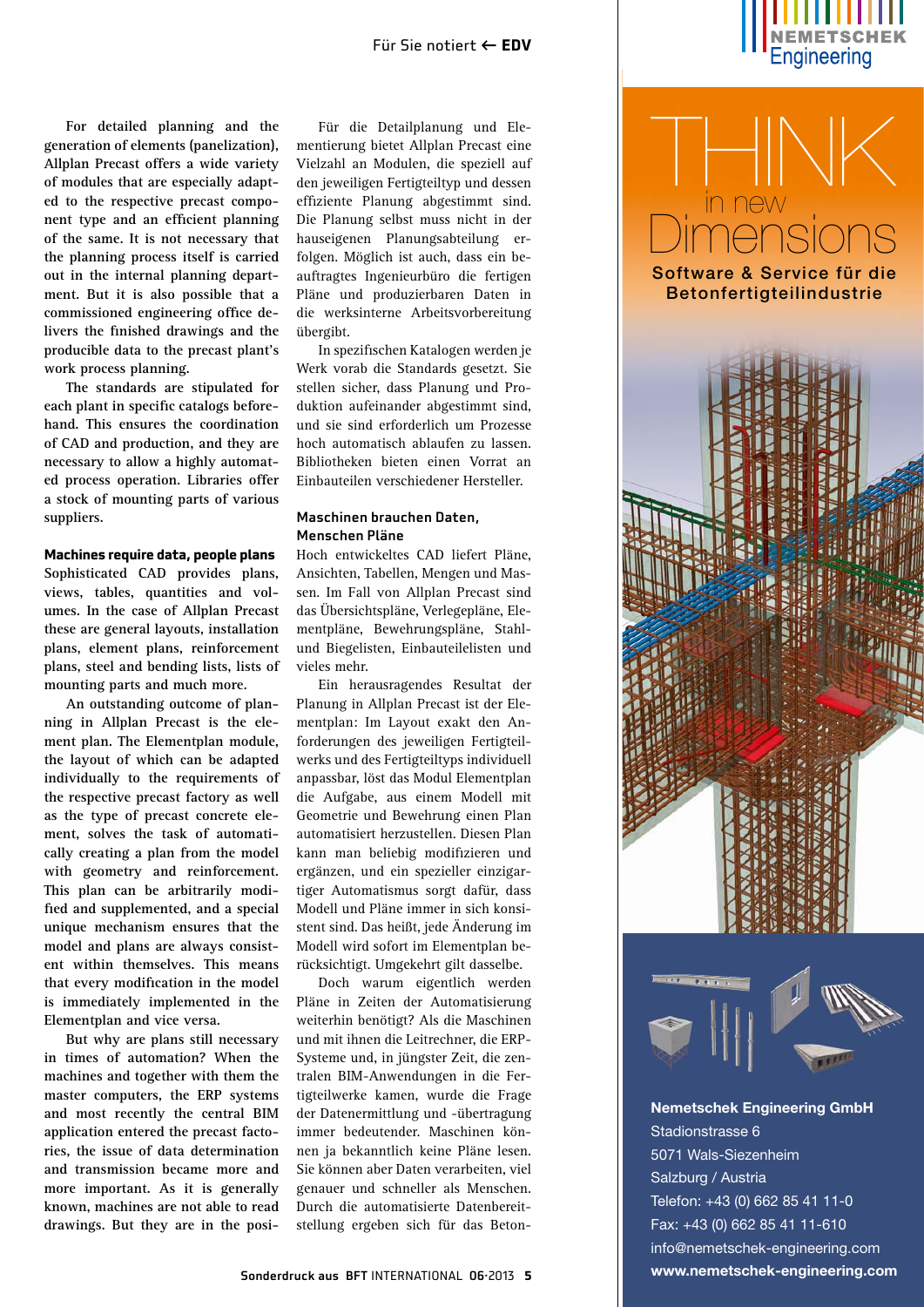

#### 4

The TIM Assembler visualizes the construction steps. It shows how the building grows virtually

Der TIM Assembler visualisiert den Bauablauf. Man kann sehen, wie das Gebäude virtuell wächst

**tion to process data, even more precisely and faster than humans. The automated data provision leads to enormous synergy effects for the precast concrete factory: The results determined in the design department, for example, will directly be imported in the master computer.**

**Although many working steps involved in modern precast concrete factories are carried out by computers, robots and machines, humans are still needed for checking and approval of the building components, for controlling the machines or for stock planning and documentation. Humans, however, need this information as a drawing, a report, or a list.**

#### **Simplification through visualization**

**So that the detailed results of planning in CAD can be optimally used by the subsequent departments, Nemetschek Engineering provides an information and visualization tool with TIM:**

**"For construction purposes, the building structure has to be broken down to its single components, working steps have to be defined, quantities determined and a construction schedule has to be prepared. Therefore, we have developed TIM, the Technical Information Manager," states Werner Maresch, General Manager of Nemetschek Engineering. "We have realized that visual methods enable easier and faster working with fewer errors simultaneously."**

**Neither is TIM a substitute for the master computer nor the ERP system. Its purpose is to provide information on projects and elements, to visualize workflows,**  fertigteilwerk enorme Synergieeffekte: Die in der Planungsabteilung ermittelten Ergebnisse werden zum Beispiel direkt vom Leitrechner übernommen.

Obwohl also in modernen Betonfertigteilwerken viele der anfallenden Arbeitsschritte von Computern, Robotern und Maschinen ausgeführt werden, braucht es immer noch den Menschen für Prüfung und Freigabe der Bauteile, für die Steuerung der Maschinen oder zur Disposition und Dokumentation. Der Mensch aber braucht die Informationen als Plan, als Bericht, als Liste.

#### Vereinfachung durch Visualisierung

Damit die detaillierten Ergebnisse der Planung im CAD von den nachfolgenden Abteilungen optimal genutzt werden können, stellt Nemetschek Engineering mit TIM ein Informationsund Visualisierungswerkzeug zur Verfügung:

"Das geplante Bauwerk muss für die Herstellung in seine einzelnen Bestandteile zerlegt, Arbeitsschritte müssen definiert, Mengen ermittelt und ein Bauablauf erstellt werden. Dafür haben wir TIM entwickelt, den Technical In-

formation Manager", erklärt Werner Maresch, Geschäftsführer von Nemetschek Engineering. Man habe festgestellt, dass mit visuellen Methoden einfacher, schneller und mit weniger Fehlern gearbeitet werden kann.

TIM ersetzt weder Leitrechner noch ERP-System. Seine Aufgabe ist die Bereitstellung von Informationen über Projekte und Elemente, die Visualisierung von Abläufen, Statuskontrolle, Erstellung von Berichten und Datenbereitstellung für Produktion, ERP- und BIM-Anwendungen.

Im Status-Manager kann zum Beispiel jedes Element mit einem bestimmten Status versehen werden, der im 3D-Modell farbig dargestellt wird. Auf einen Blick ist erfassbar, welche Elemente im CAD geplant wurden, was produziert wurde, welche Bauteile schon zur Baustelle geliefert und montiert wurden.

Im Delivery Manager erfolgt die Planung der Liefereinheiten ebenfalls grafisch per Mausklick – das einzelne Element wird auf die virtuelle Ladefläche gezogen und dort exakt platziert. Kollisionen der Bauteile und überstehende Bewehrung werden so verhindert, der Platz wird optimal ausgenutzt – unter Einhaltung des zulässigen Transportgewichts. Das Ergebnis ist ein Lieferplan, der alle relevanten Informationen zu Projekt und Elementen enthält und auf Wunsch zusätzlich eine Visualisierung der Transporteinheit.

Mit dem seit Januar 2013 erhältlichen Modul für den Export des kompletten Gebäudemodells inklusive aller Fertigteile und der Bewehrung im IFC-Datenformat fungiert TIM auch als Datenlieferant für weitere am Markt erhältliche BIM-Anwendungen.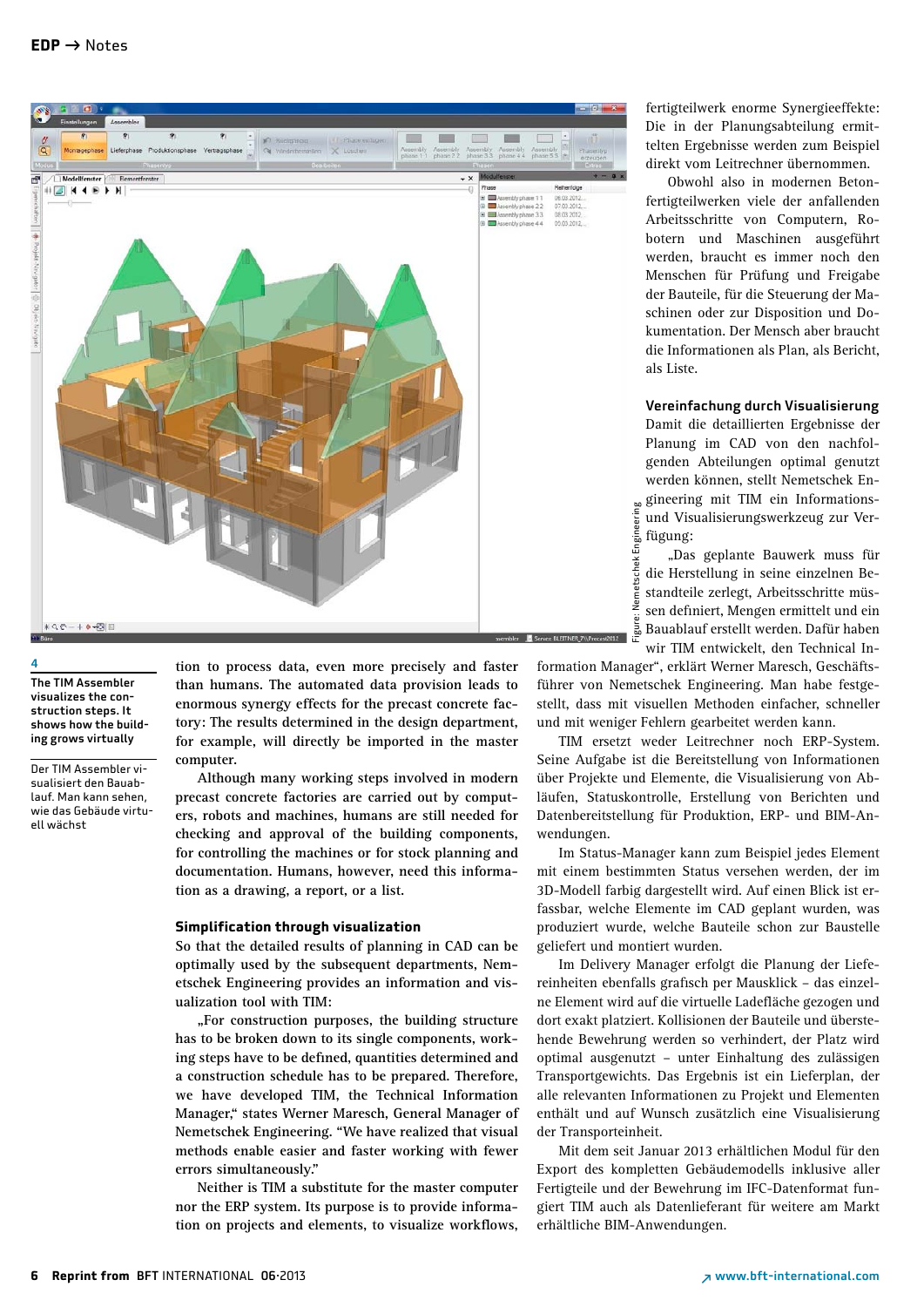**status control, report generation and to provide data for production, ERP and BIM applications.** 

**In the "Status Manager", for example, it is possible to provide every element with a certain status which is displayed in color in the 3D model. It can be seen at a glance which elements were planned in CAD, what has been produced, which components have already been delivered to the construction site and have been assembled.** 

**Scheduling of the delivery units is also done graphically in the "Delivery manager" by mouse clicks - the single element is dragged to the virtual payload area and positioned exactly. This avoids collisions of building components and protruding reinforcement and the place is available utilized in an optimum way - in strict accordance with the permissible transport weight. The outcome is a delivery schedule including all relevant information on the project and the elements and, in addition, an optional visualization of the transport units.**

**Together with the module for exporting the complete building model including all precast components and the reinforcement in an IFC data format, that has been available since January 2013, TIM serves also as data provider for additional BIM applications available in the market.**

#### **Next steps**

**The next step in TIM advancement is the release of the mobile TIM application that enables using the TIM independent of the location, e.g. at the construction site directly, on tablets and smartphones.** 

**One of the main focuses at Allplan Precast recently was the implementation of the demands in terms of CAD made by a new precast concrete production plant in Russia including, on the one hand, the automatic installation of insulating panels and, on the other hand, the machine production of a tile and/or brick layer applied on precast concrete elements. An application for a product innovation that is unique all over the world was developed in a successful collaboration with Sommer Anlagentechnik GmbH and SAA Engineering GmbH. After the acceptance of the software by the customer, both program modules are now ready for the market and will be presented to a larger group of users.**

**An extensive set of new functions for the application of the mesh welding machine were developed for a Russian company too. All those customers, who have concluded a Serviceplus contract, using the respective module now benefit from these features, as they get the newly released program version automatically as an update.**

**A team of the technical support of Nemetschek Engineering is available for users with Serviceplus for all questions relating to the software. Special importance is attached to the implementation phase at new customers as well as to application trainings.** 



#### Nächste Schritte

Der nächste Schritt in der TIM-Entwicklung ist die Freigabe der mobilen TIM-Applikation, mit der TIM standortunabhängig, etwa direkt auf der Baustelle, auf Tablets und Smartphones ausgeführt werden kann.

Bei Allplan Precast lag in der jüngsten Zeit einer der Schwerpunkte auf der Umsetzung der Anforderungen an das CAD für eine neue Fertigteilproduktion in Russland, die einerseits die automatische Verlegung von Dämmplatten und andererseits die maschinelle Erzeugung einer Fliesen- beziehungsweise Klinkerschicht auf Betonfertigteilen umfassten. In erfolgreicher Zusammenarbeit mit Sommer Anlagentechnik GmbH und SAA Engineering GmbH wurde eine Anwendung für eine weltweit einzigartige Produktinnovation entwickelt. Nach erfolgter Abnahme der Software durch den Kunden haben beide Programmmodule die Marktreife erreicht und werden einem größeren Anwenderkreis vorgestellt.

Ebenfalls für ein russisches Unternehmen wurden umfangreiche neue Funktionalitäten in der Anwendung für die Mattenschweißanlage entwickelt. Diese kommen nun auch jenen Kunden des entsprechenden Moduls zugute, die einen Serviceplus-Vertrag abgeschlossen haben und somit die neu freigegebenen Programmversionen automatisch als Update erhalten.

Im Rahmen des Serviceplus steht den Anwendern außerdem das Team des Technischen Supports der Nemetschek Engineering in allen Fragen rund um die Software zur Seite. Besonderer Wert wird auf die Implementierungsphase bei Neukunden und auf die Anwenderschulungen gelegt.

#### **CONTACT**

Nemetschek Engineering GmbH Stadionstraße 6 5071 Wals-Siezenheim/Austria  $\frac{1}{2}$ +43 662 854111-0 info@nemetschek-engineering.com ↗ www.nemetschek-engineering.com

#### 5

Internationalization unter way: Allplan Precast in the Chinese language version

Internationalisierung: Chinesische Sprachversion von Allplan Precast